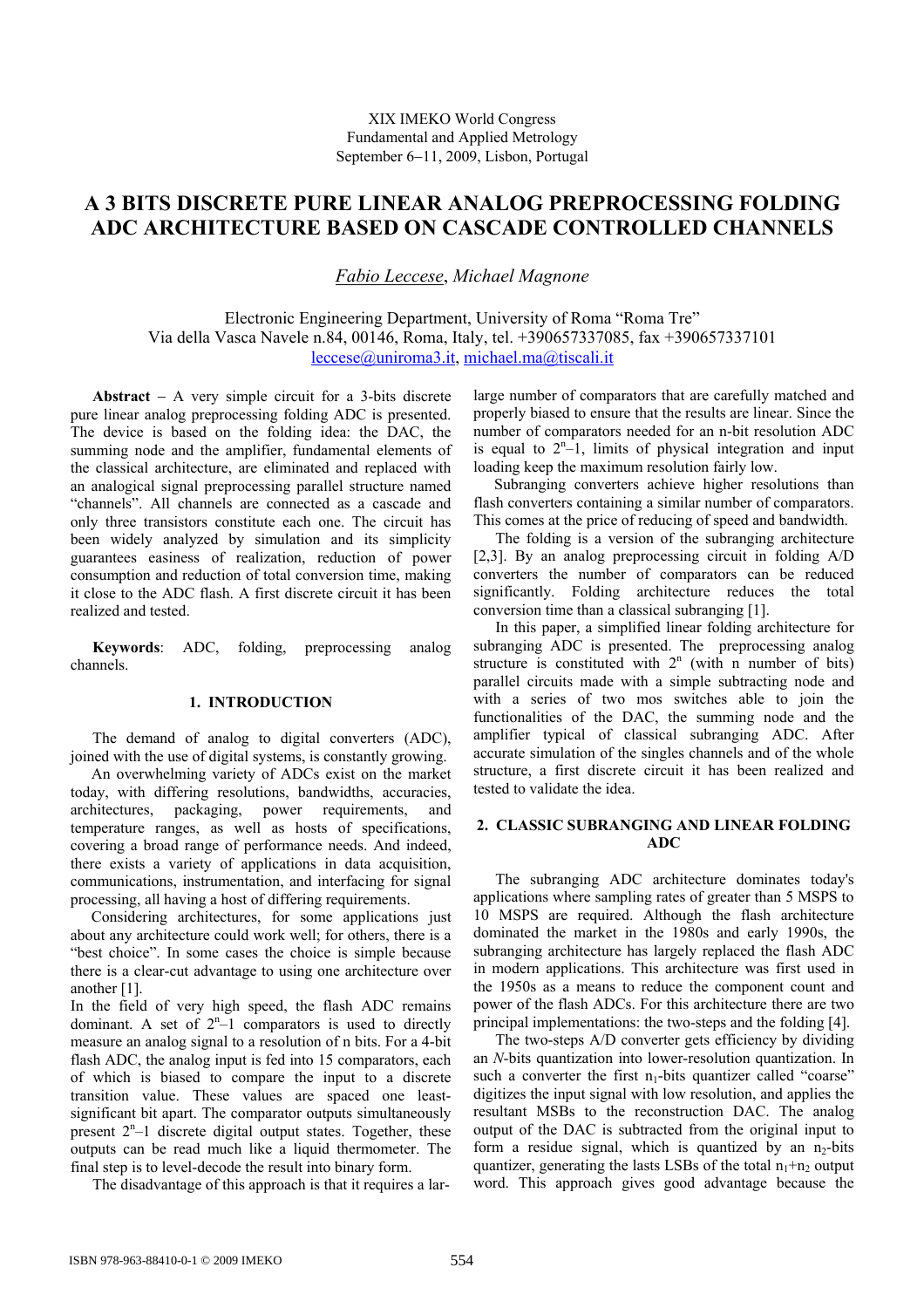combined complexity of the  $n_1$ -bit coarse and the  $n_2$ -bit fine quantizers can be very low, compared with the complexity of a single *N*-bits quantizer.

The target of a folding A/D converter is to form the residue signal with simple analog circuits, thereby obviating the need for the coarse quantizer, the DAC, and the subtracter of subranging ADC. In such an implementation (figure 1a), the low dynamic-range residue signal generated by the analog folding circuit directly drives the fine quantizer. However, because of the periodic nature the residual signal, the digitized output from the fine quantizer is ambiguous, and coarse quantizer is still necessary to ascertain in which period of the folding circuits transfer characteristic the quantizer input signal lies. This ADC can best be analyzed by examining the residue waveform at the input to the second-stage ADC as shown in Figure 2.

The idea of folding is similar to a two-steps ADC: both structures utilize two lower resolution quantizers to implement one higher resolution ADC. However, folding ADCs use analog preprocessing to generate "residue" at the same instant that the MSBs are produced from the coarse quantizer. The total resolution of the folding ADC is  $N_B$  $=n_{MSB}+n_{LSB}$ , where  $n_{MSB}$  and  $n_{LSB}$  are the numbers of bits resolved in the coarse and fine quantizers, respectively.

We could consider , as example, that in a 5-bit folding



ADC, a total of 10 (3 for coarse and 7 for fine quantizer) comparators are needed, while a 5-bit full-flash ADC needs 31 comparators.





Fig. 2. Residue waveform at input of second-stage ADC.

In the folding architecture the analog preprocessing segments represent the most important part of the circuit because both the coarse and fine quantizer are full flash ADC. There are several methods to realize these circuits. The basic configuration is based on diodes [5], very simple to realize but it suffers when a large input swing is required. Another configuration is based on current-mirror that can be used to implement piecewise linear transfer characteristic of folding amplifier. The cascade current mirror version is strongly suitable for low voltage low power design, but the length of transistor have to be large if we want to obtain adequate accuracy, with disadvantage of low speed [6].

Another technique uses folding amplifier based on hyperbolic tangent transfer function of voltage differential pairs. This scheme solve bandwidth problem, but it suffers of intrinsic output current distortion that limits the number of folds [7]. Some of these drawbacks are overcome by wired-OR configuration at the differential pair outputs to reduce the common-mode output signal and to provide buffering, but this circuit still presents some problems due the threshold perturbing effects of a single-ended reference scheme [8].

A first approach that uses channels configuration is reported in [9] where each channel is divided in two parts: the first realizes the subtraction between the sampled input signal coming from the Track and Hold (T/H) and the reference voltage, while the second transfers the remaining analog voltage to the second ADC flash by means of electronic switches. Although this configuration is simple to realize the use of a summing node for each channel makes the power consumption high, moreover, the switches driving signal is the same that has to be transferred and this situation could create instability problem for high resolution.

#### **3. THE CIRCUIT PROPOSED**

The new architecture is composed by  $2<sup>n</sup>$ channels that realize the signal pre-processing (Fig. 3).

Each channel is composed by a NMOS switch that, thanks to a pilot circuit (or window controller), is activated for prefixed range of input values. When the  $n<sup>th</sup>$  switch is closed, the channel sends to the inverting input of a subtracter circuit a voltage equal to n-1 times the quantum voltage  $(V<sub>O</sub>)$ . The outputs of the channels converge towards the subtracter that has, on the non-inverting pin,



Fig. 3. Block scheme of the proposed circuit

the input voltage  $(V_{in})$ . The difference between  $V_{in}$  and the increasing multiple of  $V<sub>O</sub>$ , that better rounds down the  $V<sub>in</sub>$ , is

the input of the fine quantizer and it is always included between 0 V and  $V_0$ . The switch of the n<sup>th</sup> channel has on the source a voltage equal to n-1 times the quantum; on the body there is a negative value able to maintain the body-drain p-n junction inversely polarized; the drain is connected with the subtracter, while the gate is driven by the control circuit. The latter has

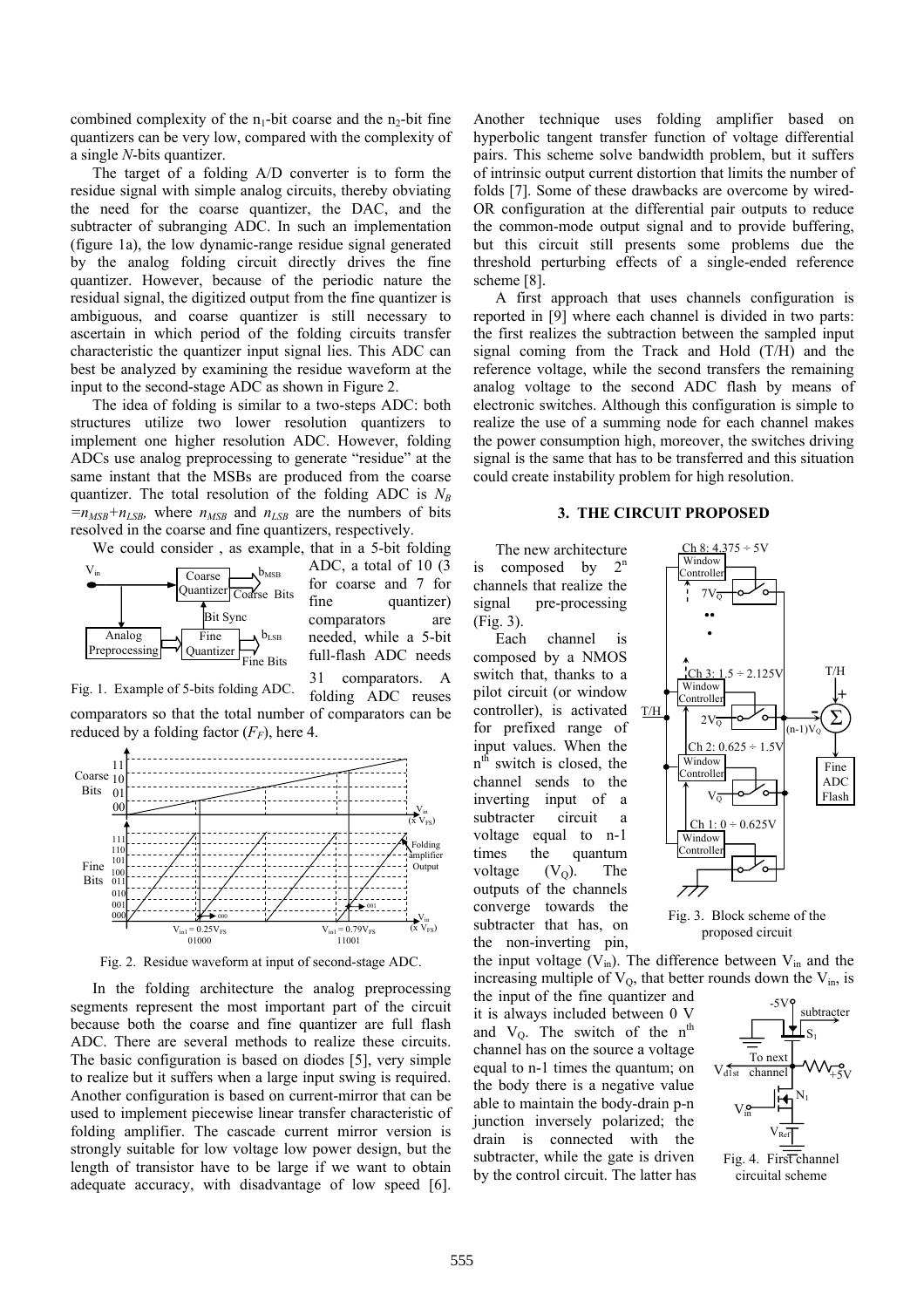to generate a signal that, for the whole input range, is high only for input included between n-1 and n times  $V<sub>O</sub>$ (considering the nth channel), and low otherwise, thus to keep the switch close only in this voltage range. In fact, a NMOS is in linear region only when the voltage difference between gate and source is higher than threshold voltage  $V<sub>TH</sub>$ , while it is in cut-off region when  $V<sub>GS</sub>$  is lower than  $V<sub>TH</sub>$ . Using a ramp, that represents all input possible values, we analyze only the first channel (Fig. 4).

This has to give a voltage equal to zero for voltage input values between zero and  $V_Q$ . Its switch  $(S_1)$  has the source connected to ground. The gate signal has to be  $a + 5$  V value only when the ramp is lower than  $V_0$ . To obtain this, we used another NMOS  $(N_1)$ , as inverting circuit, with the input signal applied to its gate, with a constant voltage on its source, which allows fixing the commutation value from interdiction to linear region, and, at least, a resistor drain supplied by  $+5$  V. The drain is then connected to the gate of  $S<sub>1</sub>$ . In this way we realize the required functionality for the first channel as indicate in the following relations:

•  $0 \le V_{in} \le V_Q$ :  $N_1 \rightarrow$  OFF,  $V_{d1st} \rightarrow$  +5 V,  $S_1 \rightarrow$  ON;

• 
$$
V_{in} \ge V_Q : N_1 \to ON
$$
,  $V_{d1st} \to V_{Ref}$ ,  $S_1 \to OFF$ .

The next channels differ from first, only for the driving circuit (Fig. 5). Still considering a ramp as  $V_{in}$ , the driving signal has a low level, for V<sub>in</sub> lower than  $(n-1)V_Q$ , an high level up to  $nV_Q$  and still low level for higher values. The circuit is realized by an NMOS  $(N_n)$  and a PMOS  $(P_n)$ . The latter is polarized by two resistors between  $+5$  V and  $-5$  V;



scheme.

when the driving signal  $V_d$ , coming from the previous stage, has a +5 V value,  $P_n$  is OFF and consequently  $S_n$  is OFF; when  $V_d$  reaches  $V_{Ref}+(n-1)V_Q$ ,  $P_n$  becomes ON like  $S_n$ . N<sub>n</sub> results OFF until  $V_{in}$  overcomes the corresponding multiple of  $V_0$ . This brings OFF  $P_n$  too and, consequently,  $S_n$ , as shown in simulation (Fig. 6).

•  $V_{in} < (n-1)V_Q$ :  $V_{d(n-1)th} \rightarrow +5 V$ ,  $N_n \rightarrow$  OFF,  $P_n \rightarrow$ OFF,  $V_{\text{dnth}} \rightarrow +5 V$ ,  $S_n \rightarrow$  OFF;



Fig. 6. Driving circuit commands.

 $(n-1)V_Q \leq V_{in} \leq nV_Q$ :  $N_n \rightarrow$  OFF,  $V_{d(n-1)th} \rightarrow V_{Ref}+(n-1)V_Q$ 1) $V_0$ ,  $P_n \rightarrow ON$ ,  $V_{dnth} \rightarrow +5 V$ ,  $S_n \rightarrow ON$ ;

 $V_{in} \geq nV_Q$ :  $N_n \rightarrow ON$ ,  $V_{d(n-1)th} \rightarrow V_{Ref}+(n-1)V_Q$ ,  $V_{dnth}$  $\rightarrow$  V<sub>Ref</sub>+nV<sub>O</sub>, P<sub>n</sub>  $\rightarrow$  OFF, S<sub>n</sub>  $\rightarrow$  OFF;

The  $V_d$  driving signal, coming from the n-1<sup>th</sup> channel, drives the  $n<sup>th</sup>$  channel creating a cascade connection between successive channels. subtracter  $S<sub>last</sub>$  $(n-1)V_Q$ 

The last channel has a driving circuit similar to the first, that is a NMOS which source is hold to a  $V_{Ref}$ +(n-1) $V_{O}$  voltage and driven on gate by  $V_d$ coming from the previous channel (Fig. 7).



Fig. 7. Final channel circuital scheme.

- $V_{in}<(n\text{-}1)V_{Q}\colon V_{d(n\text{-}1)th}\to{}+5\ V,\ N_{last}\to{}{\rm OFF},\ S_{last}\to{}$ OFF;
- $V_{in} \ge (n-1)V_Q$ :  $V_{d(n-1)th} \rightarrow V_{Ref}+(n-1)V_Q$ ,  $N_{last} \rightarrow ON$ ,  $S_{last} \rightarrow ON;$

Connecting all channels outputs, we obtain a "staircase" that grows with steps of  $V<sub>Q</sub>$ . This, sent to the subtracter together with  $V_{in}$ , produces the desired signal in coincidence to the wanted intervals, that is values always included between 0 V and  $V<sub>Q</sub>$  (simulation shown in Fig. 8). The fine quantizer will convert this signal.

The simulations of the circuit are obtained from MicroCap 7.0.



Fig. 8. Inputs and Output simulation of final subtracter:  $v(in+)$ : input Voltage non inverting input of the subtracter; v(in-): "staircase" inverting input of the subtracter; v(out): output of the subtracter.

## **4. THE EXPERIMENTAL RESULTS**

The circuit has been realized with discrete components. For the NMOS switch, we used the Calogic enhancement NMOS transistor IT1750 that has the body separated by the source, with values for  $V_{GS(th)}$  included between 0.5 and 3 V, a r<sub>DS(ON)</sub> of 50  $\Omega$  and an I<sub>DSS</sub> of 10 nA. For the PMOS we used 3N163 always of Calogic, with a  $V_{GS(th)}$  included between 2 and 5 V, a typical  $r_{DS(ON)}$  of 250  $\Omega$  and an I<sub>SDS</sub> of typically 400 pA.

Fig. 9 shows the schematic. It's easy to appreciate the simplicity of implementation of each channel and the unique final summing node that warrants low consumption.